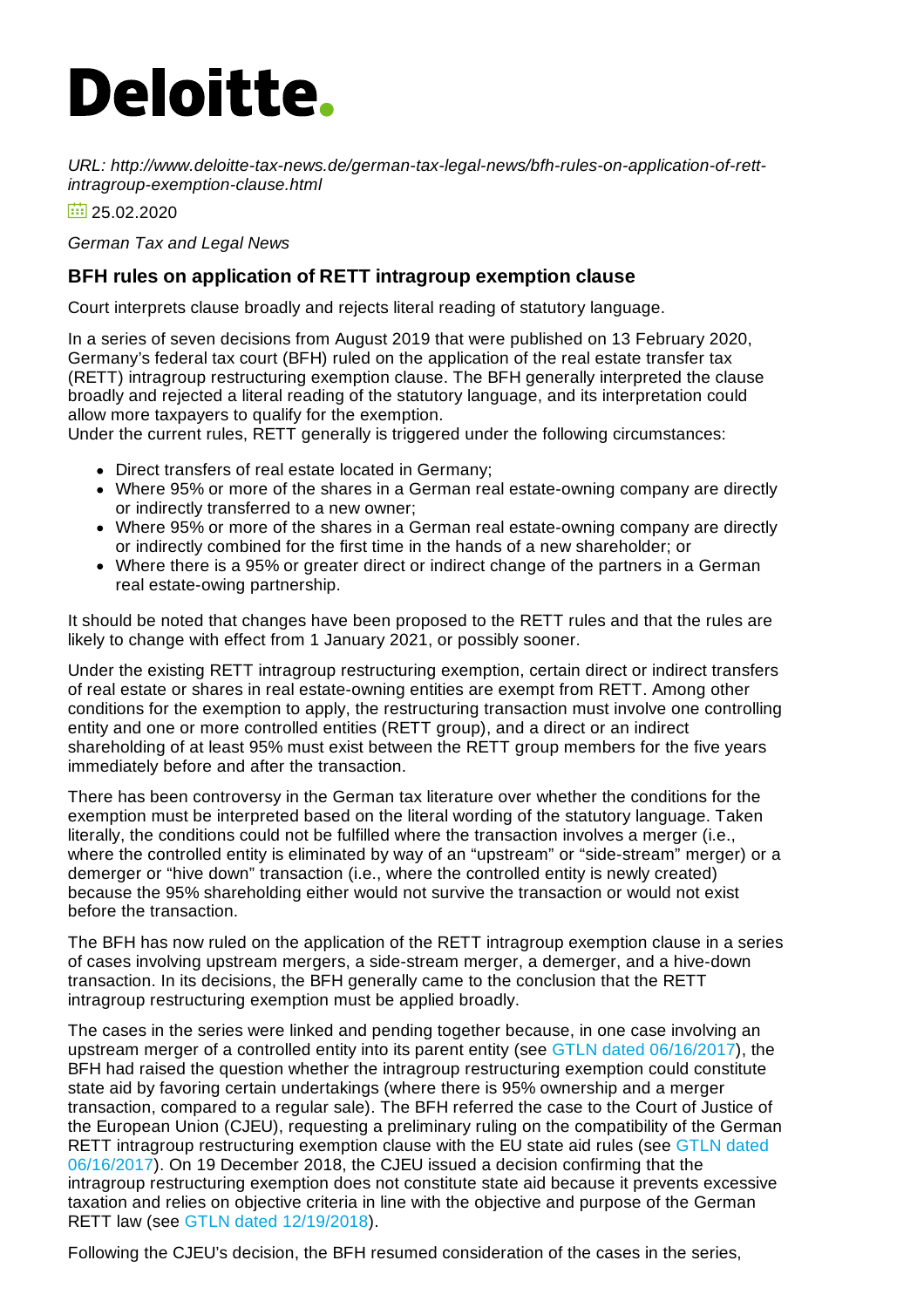including whether the conditions to qualify for the intragroup restructuring exemption must be interpreted based on a literal reading of the statutory language. The following observations can be made from the series of rulings issued by the BFH:

- The BFH ruled (in favor of the taxpayers) that the five-year minimum shareholding period for a 95% (direct or indirect) shareholding percentage following a restructuring does not apply if the nature of the qualifying restructuring transaction does not allow this requirement to be met. In cases where the controlled entity is eliminated through an upstream or side-stream merger transaction, the 95% minimum shareholding of the controlling parent in the entity that is merged out of existence does not survive the transaction, due to the nature of the restructuring. Accordingly, the requirement that a 95% shareholding must be maintained for five years after the transaction cannot be met. In line with the decisions of the lower tax courts (see GTLN dated [06/16/2017](https://www.deloitte-tax-news.de/german-tax-legal-news/compatibility-of-rett-intragroup-exemption-with-eu-state-aid-rules-referred-to-cjeu.html)), the BFH rejected the tax authorities' position and held that the group exemption also applies in a scenario where the real estate-owning entity is merged upstream into its parent entity/shareholder, even though the merger leads to the elimination of the controlled entity and, hence, the dissolution of the RETT group (since only one entity survives).
- Similarly, the BFH ruled (in favor of the taxpayers) that the five-year minimum shareholding period before a restructuring does not apply if the nature of the qualifying restructuring transaction does not allow this requirement to be fulfilled. In cases where the controlled entity is newly incorporated as a result of a side-stream merger (or a demerger or a hive-down transaction), the required shareholding of the controlling parent in the newly established entity does not exist prior to the transaction, due to the nature of the restructuring. Accordingly, the five-year pre-restructuring holding period cannot be fulfilled. In line with the lower tax courts' decisions, the BFH rejected the tax authorities' position and held that the group exemption also covers cases where the 95% shareholding in a controlling entity that is part of the restructuring is established through the qualifying transaction and does not exist prior to the transaction. However, this does not mean that the five-year minimum pre-restructuring holding period does not apply to any newly incorporated entities; the intragroup restructuring exemption may apply only if the entity was incorporated through a qualifying restructuring.
- The BFH opined (in favor of the taxpayers) that a controlling parent may include an individual. To be a qualifying parent, a person must carry out business activities, but does not necessarily need to meet the strict requirements that would apply to qualify as an entrepreneur within the meaning of the German VAT Act. In line with the decisions of the lower tax courts, the BFH rejected the tax authorities' position and ruled that entities or individuals carrying out business activities may qualify as controlling entities within the meaning of the RETT intragroup restructuring exemption clause.
- The BFH ruled (in favor of the tax authorities) that in a side-stream merger transaction where a controlled entity is being merged into another controlled entity, the five-year minimum shareholding period for a shareholding of at least 95% not only must be fulfilled with respect to the shareholding in the (controlled) transferring entity, but also with respect to the shares in the (controlled) receiving entity. In line with the decision of the lower tax court that dealt with a side-stream merger of a controlled entity into another controlled entity that was acquired by the common controlling parent only two years prior to the effective date of the merger, the BFH held that it is not sufficient for the pre-restructuring shareholding period to be met for the shares in the transferring entity; the same holding period also applies for the shares in the receiving entity. Since the shareholding was acquired (as opposed to being established through incorporation as a result of the merger transaction) two years before the merger and, hence, did not exist within the mandatory five-year minimum shareholding period prior to the restructuring, the BFH rejected the position of the taxpayer that claimed that the RETT intragroup exemption should apply.

Affected taxpayers that have been subject to German RETT because the RETT intragroup restructuring exemption either was not applied or was denied by the German tax authorities should carefully reconsider the facts of their case. Based on the BFH's decisions, taxpayers may consider filing an objection against the relevant assessments and claiming an exemption from RETT for any such restructurings, if they have not already done so.

www.deloitte-tax-news.de Diese Mandanteninformation enthält ausschließlich allgemeine Informationen, die nicht geeignet sind, den besonderen Umständen eines Einzelfalles gerecht zu werden. Sie hat nicht den Sinn, Grundlage für